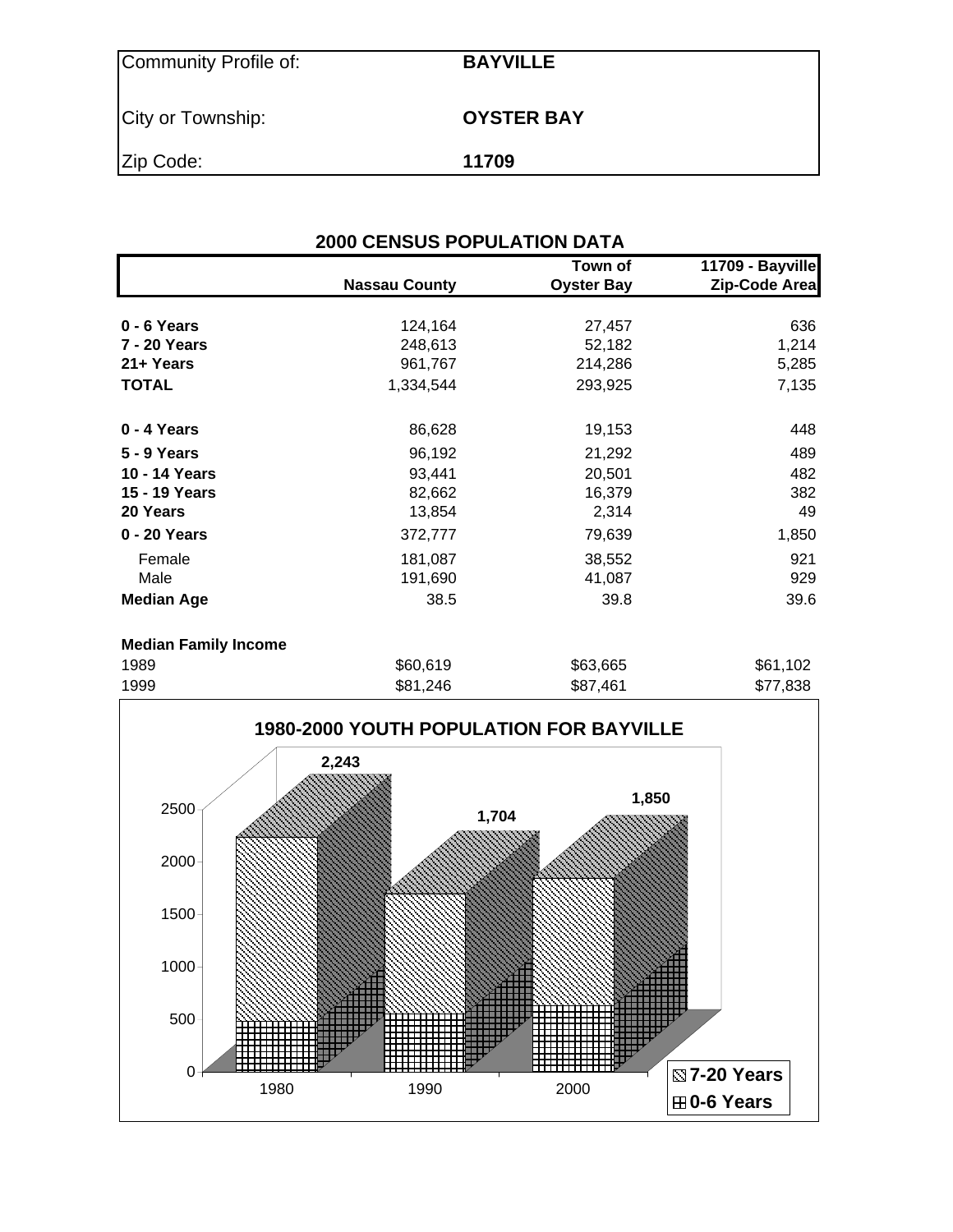# **2000 POPULATION PROJECTION DATA**

|                | <b>Nassau County</b> | <b>Town of</b><br><b>Oyster Bay</b> | 11709 - Bayville<br>Zip-Code Area |
|----------------|----------------------|-------------------------------------|-----------------------------------|
|                |                      |                                     |                                   |
| $0 - 6$ Years  | 118,978              | 22,496                              | 498                               |
| l7 - 20 Years  | 231,792              | 49,305                              | 1,366                             |
| l21+ Years     | 978,505              | 218,082                             | 4,519                             |
| <b>TOTAL</b>   | 1,329,275            | 289,884                             | 6,383                             |
| 0 - 4 Years    | 83,639               | 16,110                              | 345                               |
| $5 - 9$ Years  | 90,106               | 16,875                              | 433                               |
| 10 - 14 Years  | 82,042               | 17,814                              | 468                               |
| 15 - 19 Years  | 79,040               | 17,385                              | 509                               |
| 20 Years       | 15,943               | 3,618                               | 109                               |
| $0 - 20$ Years | 350,770              | 71,801                              | 1,864                             |
|                |                      |                                     |                                   |

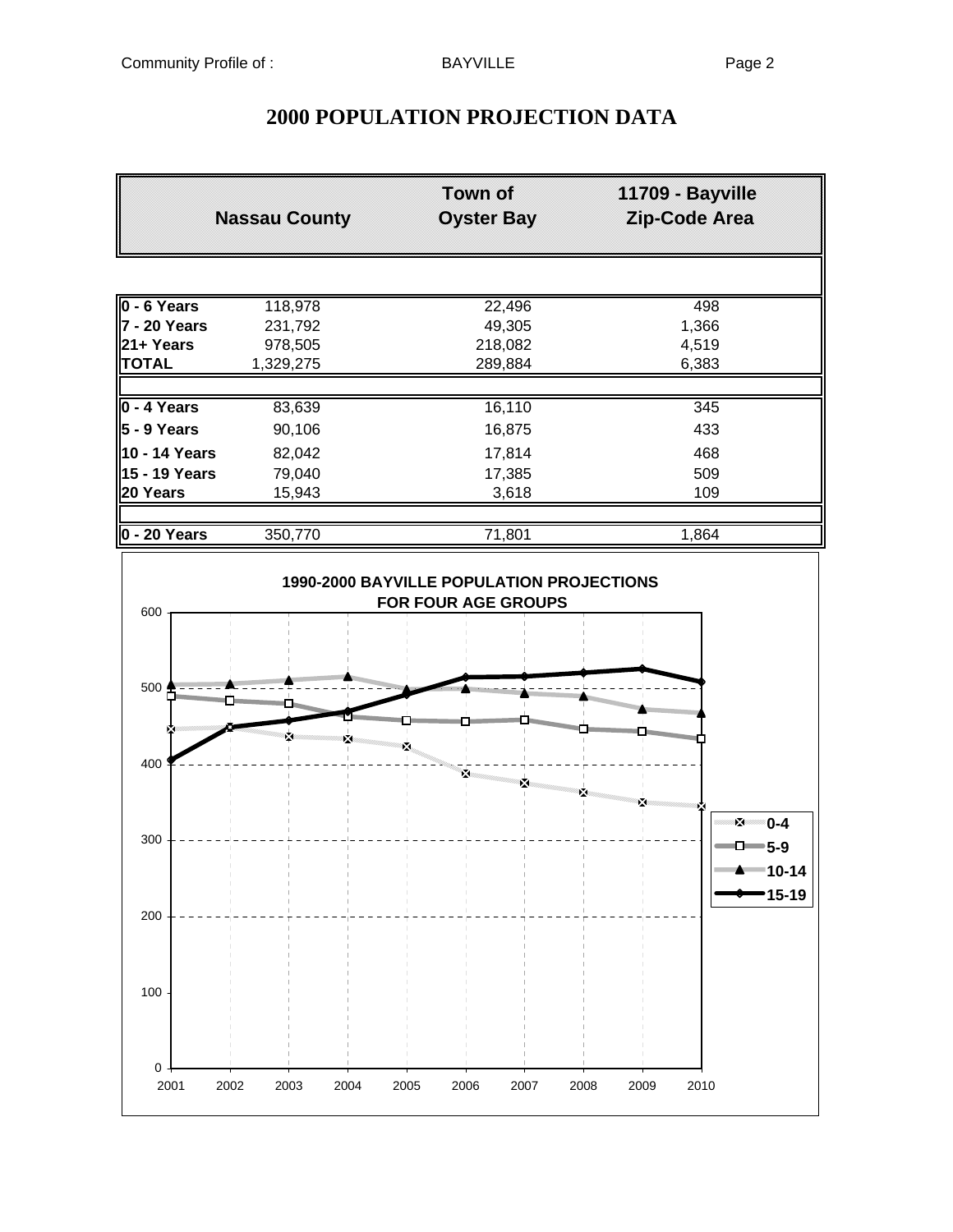## **TEMPORARY ASSISTANCE TO NEEDY FAMILIES (Formerly AFDC) (NUMBER OF INDIVIDUALS)** Town of 16-20 y Year **Nassau County County** Oyster Bay **Zip-Code Area** 1985 15,963 1,051 11 1986 15,337 946 31 1987 13,321 807 14 1988 12,410 782 17 1989 11,950 704 12 1990 12,607 737 15 1991 15,317 898 17 1992 16,528 963 15 1993 20,129 1,245 11 1994 20,622 1,366 16 1995 20,229 1,211 21 1996 17,800 954 19 1997 14,940 836 14 1998 12,706 695 10 1999 10,825 695 8

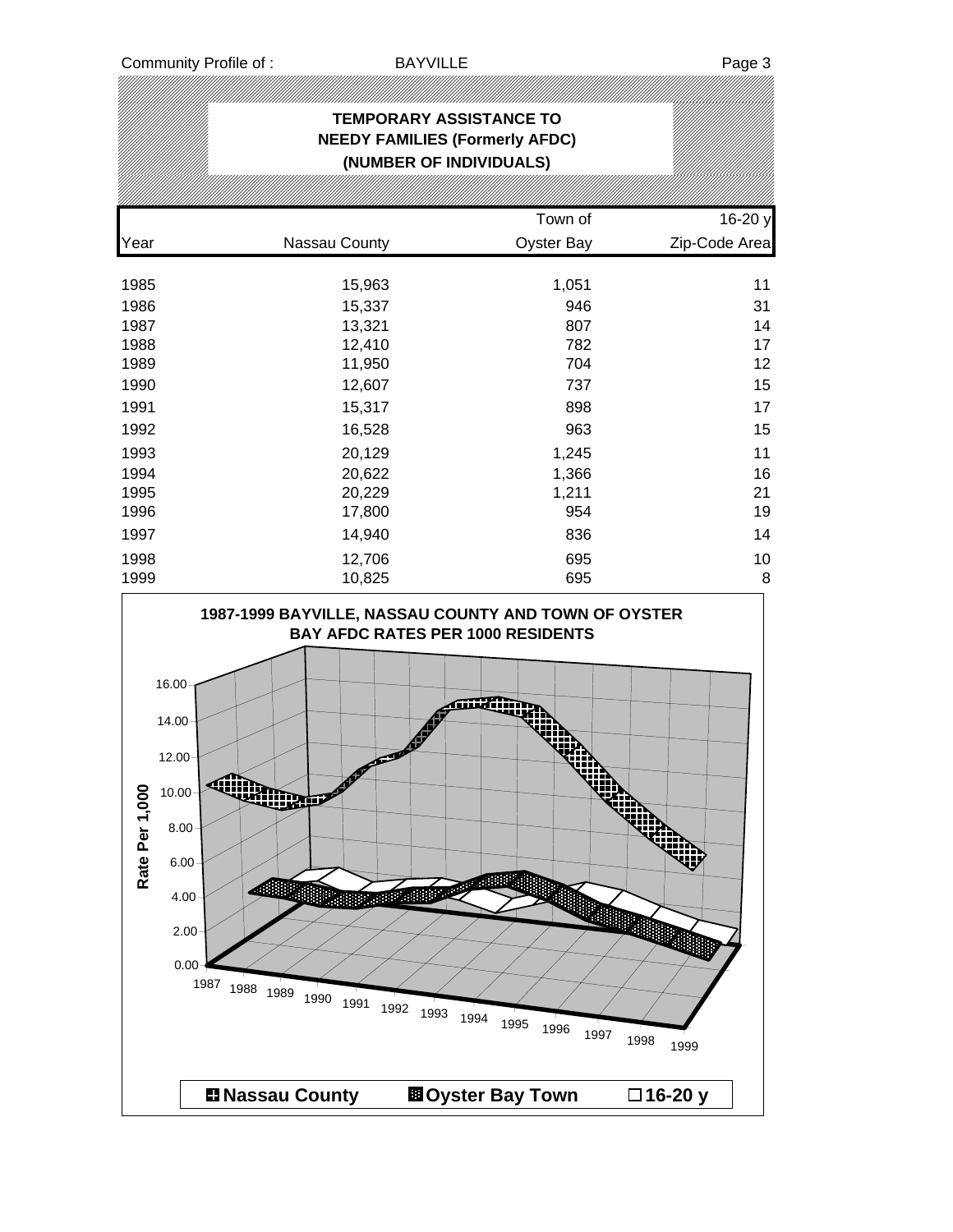|      |                  | 11709 ZIP-CODE AREA RESIDENT YOUTH OFFENSES            |                              |                         |
|------|------------------|--------------------------------------------------------|------------------------------|-------------------------|
| Year | <b>Arrests</b>   | 7-15 Years Old<br><b>Station</b><br><b>Adjustments</b> | Subjects of<br>Investigation | <b>Totals</b>           |
| 1991 | $\overline{2}$   | 13                                                     | 1                            | 16                      |
| 1992 | 11               | 8                                                      | $\overline{2}$               | 21                      |
| 1993 | 0                | 16                                                     | 3                            | 19                      |
| 1994 | $\overline{7}$   | 12                                                     | 5                            | 24                      |
| 1995 | $\mathbf 0$      | 10                                                     | $\overline{2}$               | 12                      |
| 1996 | 8                | 15                                                     | $\overline{c}$               | 25                      |
| 1997 | 5                | 6                                                      | $\overline{c}$               | 13                      |
| 1998 | $\mathbf 0$      | 12                                                     | $\overline{2}$               | 14                      |
| 1999 | 6                | $\overline{2}$                                         | 13                           | 24                      |
|      |                  | 16-20 Years Old                                        |                              |                         |
|      |                  |                                                        |                              |                         |
|      |                  | <b>Subjects of</b>                                     |                              | <b>All Ages</b>         |
| Year | <b>Arrests</b>   | Investigation                                          | <b>Totals</b>                | <b>Total Incidents*</b> |
| 1991 | 7                | 5                                                      | 12                           | 28                      |
| 1992 | 13               | 6                                                      | 19                           | 40                      |
| 1993 | 13               | 11                                                     | 24                           | 43                      |
| 1994 | $\boldsymbol{9}$ | 23                                                     | 32                           | 56                      |
| 1995 | 24               | 17                                                     | 41                           |                         |
| 1996 | 28               | 14                                                     | 42                           | 67                      |
| 1997 | 16               | 19                                                     | 35                           | 53<br>48                |
| 1998 | 17               | 7                                                      | 24                           | 38                      |
| 1999 | 11               | 6                                                      | 21                           | 45                      |



\* Total incidents include arrests, station adjustments and subjects of investigation for 1988 - 1999.

Youth offense data does not include data on convictions following from some of these arrests.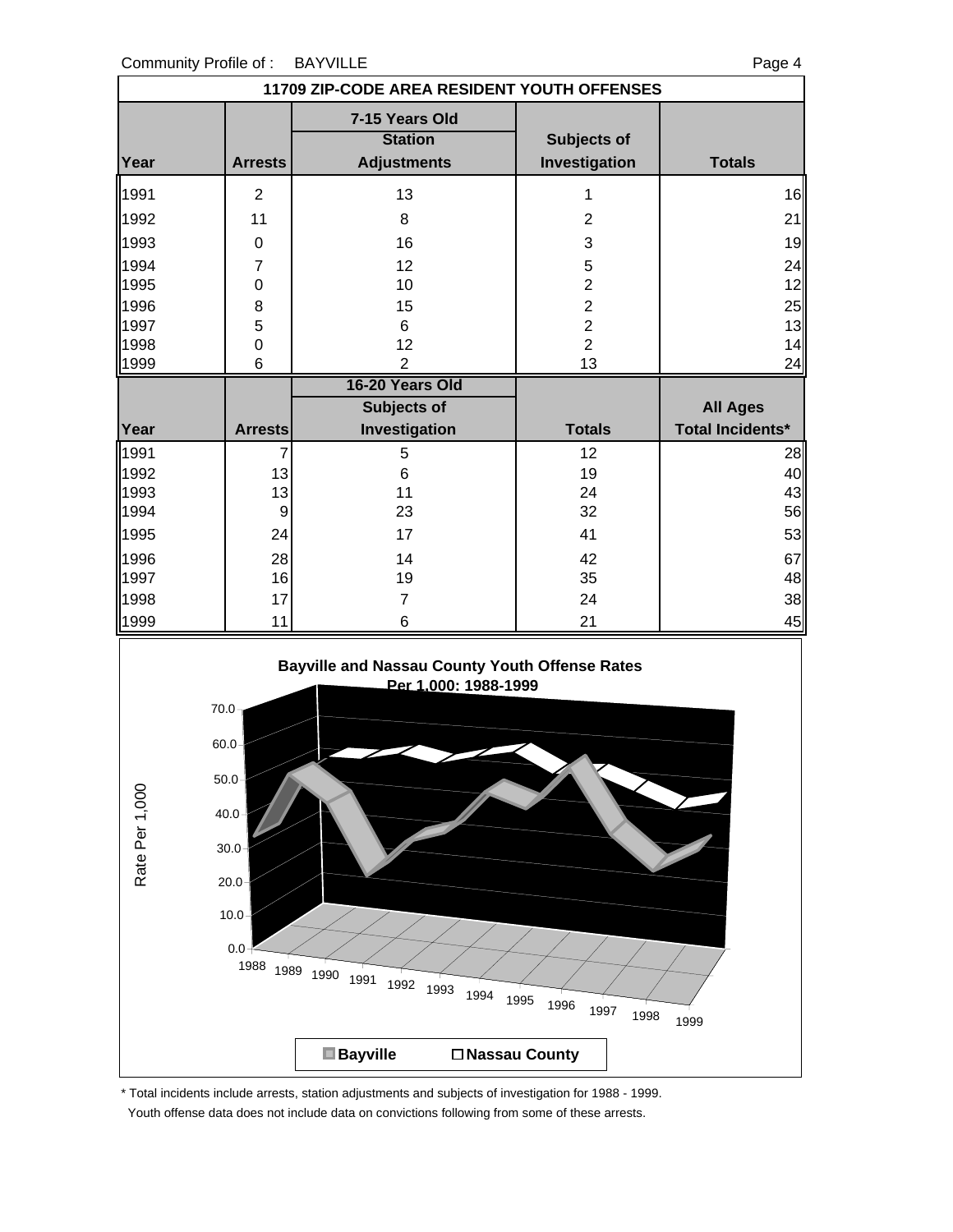Community Profile of : BAYVILLE Page 5

ville

|                                       |                         | <b>11709 ZIP-CODE AREA RESIDENT YOUTH OFFENSES</b>                                                              |                       |               |                |                                   |                |              |
|---------------------------------------|-------------------------|-----------------------------------------------------------------------------------------------------------------|-----------------------|---------------|----------------|-----------------------------------|----------------|--------------|
|                                       |                         | Youth Offense Rate Per 1000 Resident Youth                                                                      |                       |               |                |                                   |                |              |
|                                       |                         | <b>For Combined Offense Types and Total</b>                                                                     |                       |               |                |                                   |                |              |
|                                       | Drug &                  | Violent &                                                                                                       |                       |               |                | <b>Criminal</b>                   |                |              |
| Year                                  |                         | Alcohol Threatening                                                                                             | <b>Property</b>       | Status        | <b>Theft</b>   | <b>Nonconf</b>                    | <b>Other</b>   | <b>Total</b> |
| 1990                                  | 9.6                     | 2.6                                                                                                             | 15.7                  | 4.4           | 7.8            | 2.6                               | 0.0            | 44.5         |
| 1991                                  | 1.8                     | 4.4                                                                                                             | 7.0                   | 4.4           | 1.8            | 2.6                               | 2.6            | 24.6         |
| 1992                                  | 3.5                     | 8.0                                                                                                             | 8.0                   | 3.5           | 6.2            | 2.7                               | 1.8            | 35.4         |
| 1993                                  | 5.5                     | 3.6                                                                                                             | 7.3                   | 9.1           | 5.5            | 1.8                               | 6.4            | 39.1         |
| 1994                                  | 3.7                     | 3.7                                                                                                             | 11.0                  | 5.5           | 11.0           | 7.3                               | 9.2            | 51.4         |
| 1995                                  | 9.0                     | 7.2                                                                                                             | 4.5                   | 3.6           | 9.0            | 4.5                               | 9.9            | 47.8         |
| 1996                                  | 21.5                    | 2.7                                                                                                             | 17.9                  | 3.6           | 6.3            | 2.7                               | 5.4            | 60.1         |
| 1997                                  | 5.4                     | 7.2                                                                                                             | 3.6                   | 5.4           | 5.2            | 0.9                               | 12.5           | 43.0         |
| 1998                                  | 1.8                     | 8.1                                                                                                             | 4.5                   | 5.4           | 8.3            | 0.9                               | 1.8            | 34.2         |
| 1999                                  | 3.6                     | 2.7                                                                                                             | 15.5                  | 7.3           | 8.2            | 0.9                               | 1.8            | 40.9         |
|                                       |                         |                                                                                                                 | <b>Youth Offenses</b> |               |                |                                   |                |              |
|                                       |                         | For Combined Offense Types and Total                                                                            |                       |               |                |                                   |                |              |
|                                       | Drug &                  | <b>Violent &amp;</b>                                                                                            |                       |               |                | <b>Criminal</b>                   |                |              |
| Year                                  |                         | <b>Alcohol</b> Threatening                                                                                      | <b>Property</b>       | <b>Status</b> | <b>Theft</b>   | <b>Nonconf</b>                    | <b>Other</b>   | <b>Total</b> |
| 1990                                  | $\overline{11}$         | 3                                                                                                               | 18                    | 5             | 9              | 3                                 | 0              | 51           |
| 1991                                  | $\overline{2}$          | 5                                                                                                               | 8                     | 5             | $\overline{2}$ | 3                                 | 3              | 28           |
| 1992                                  | 4                       | 9                                                                                                               | 9                     | 4             | 7              | 3                                 | $\overline{c}$ | 40           |
| 1993                                  | 6                       | 4                                                                                                               | 8                     | 10            | 6              | $\overline{c}$                    | $\overline{7}$ | 43           |
| 1994                                  | 4                       | 4                                                                                                               | 12                    | 6             | 12             | 8                                 | 10             | 56           |
| 1995                                  | 10                      | 8                                                                                                               | 5                     | 4             | 10             | 5                                 | 11             | 53           |
| 1996                                  | 24                      | 3                                                                                                               | 20                    | 4             | $\overline{7}$ | 3                                 | 6              | 67           |
| 1997                                  | 6                       | 8                                                                                                               | 4                     | 6             | 9              | 1                                 | 14             | 48           |
| 1998                                  | $\overline{\mathbf{c}}$ | 9                                                                                                               | 5                     | 6             | $\overline{7}$ | 1                                 | 2              | 38           |
| 1999                                  | $\overline{\mathbf{4}}$ | 3                                                                                                               | 17                    | 8             | 9              | 1                                 | $\overline{2}$ | 45           |
| 25.0                                  |                         | 1990-1997 Violent & Threatening, and Drug & Alcohol Youth<br><b>Offense Rates in Bayville and Nassau County</b> |                       |               |                |                                   |                |              |
| 20.0                                  |                         |                                                                                                                 |                       |               |                |                                   |                |              |
|                                       |                         |                                                                                                                 |                       |               |                |                                   |                |              |
| Rate Per 1,000<br>15.0<br>10.0<br>5.0 |                         |                                                                                                                 |                       |               |                |                                   |                |              |
| 0.0                                   |                         |                                                                                                                 |                       |               |                |                                   |                |              |
|                                       | 1990                    | 1991<br>1992                                                                                                    | 1993                  | 1994          |                | 1995                              | 1996           | 1997         |
|                                       |                         | -Nassau County Alc/Drug/k                                                                                       |                       |               |                | -D-Nassau County Violent/Threat/k |                |              |
|                                       |                         | <b>-X-Bayville Alc/Drug/k</b>                                                                                   |                       |               |                | -0-Bayville Violent/Threat/k      |                |              |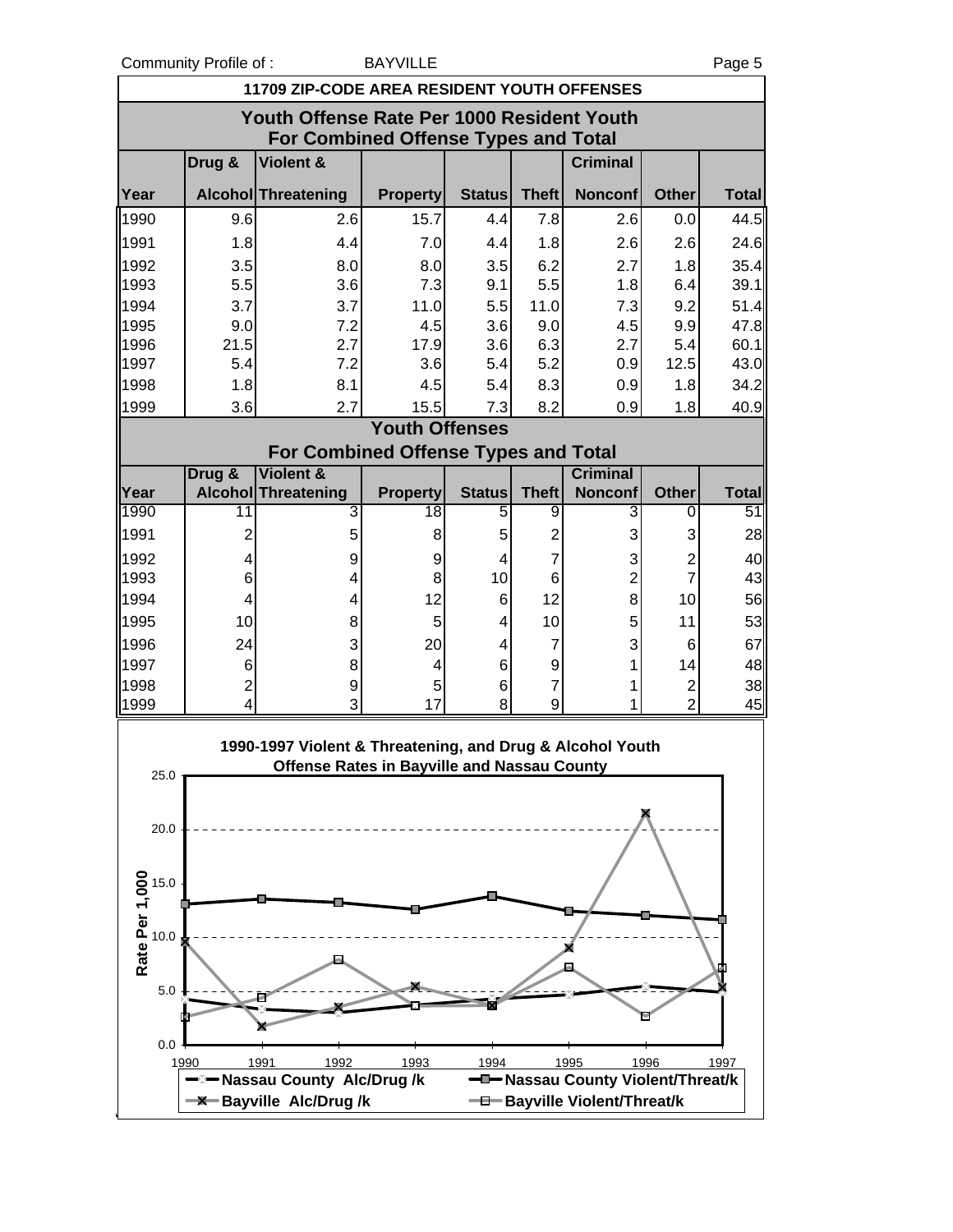





"Other" Communities Include: Carle Place, Glen Cove, Locust Valley, Woodmere, Bellmore, Oyster Bay, and Woodbury. Each community comprises less than 3% of all Bayville offenses.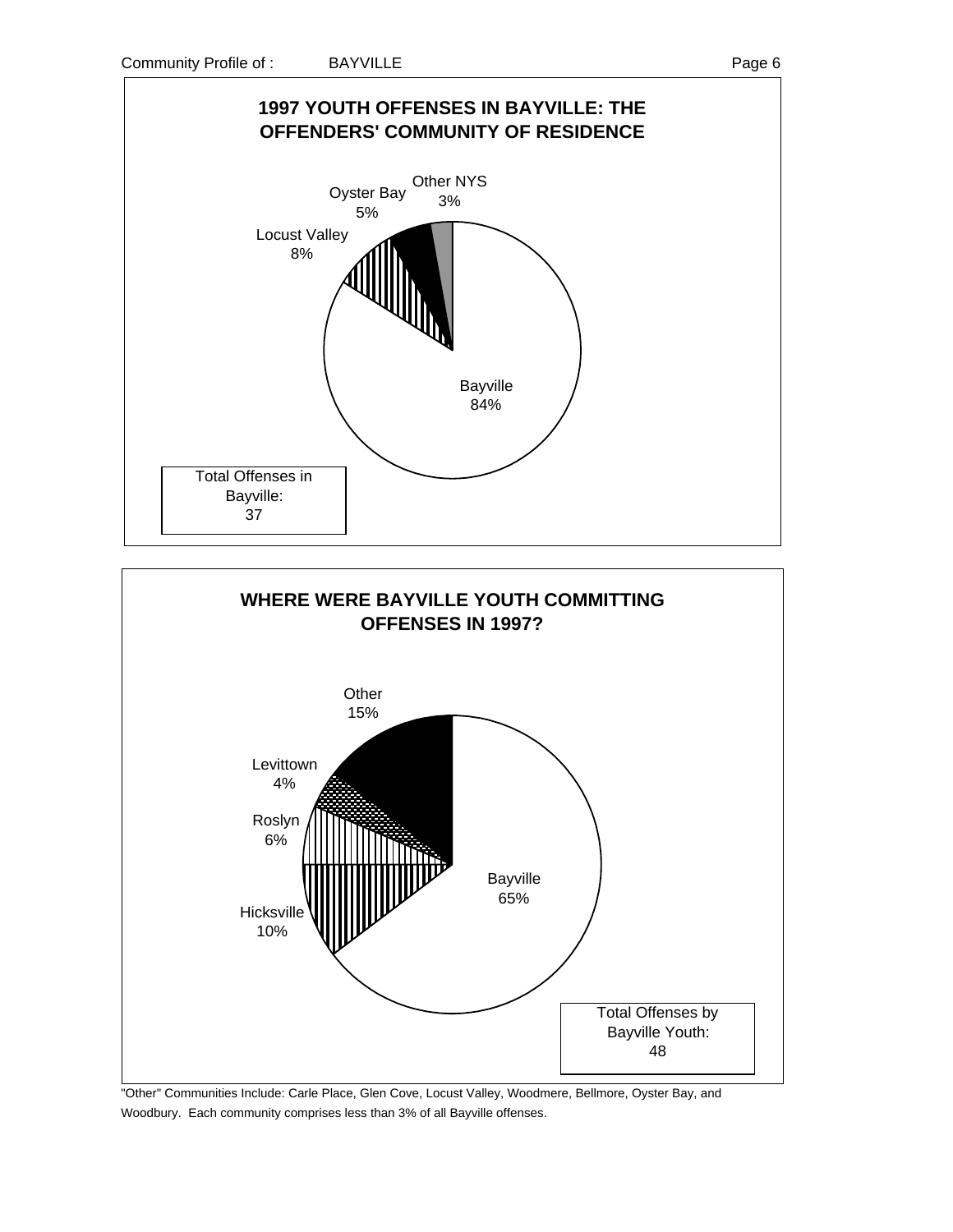|                      |                |                |             |                |          |                |              | 1991-97   |
|----------------------|----------------|----------------|-------------|----------------|----------|----------------|--------------|-----------|
|                      |                |                |             |                |          |                |              | Percent   |
| Age                  | 1991           | 1992           | 1993        | 1994           | 1995     | 1996           | 1997         | Change    |
| 10 Yr & Less         | $\overline{0}$ | $\Omega$       | $\Omega$    | $\Omega$       | $\Omega$ | 0              | $\Omega$     |           |
| %                    | 0.0%           | 0.0%           | 0.0%        | 0.0%           | 0.0%     | 0.0%           | 0.0%         |           |
| 11 to 12             | $\Omega$       | $\mathbf{0}$   | $\mathbf 1$ | $\Omega$       | $\Omega$ | 1              | $\Omega$     |           |
| $\frac{0}{0}$        | 0.0%           | 0.0%           | 20.0%       | 0.0%           | 0.0%     | 33.3%          | 0.0%         |           |
| $\overline{13}$      | 1              | $\Omega$       | 1           | $\Omega$       | 1        | $\Omega$       | $\Omega$     | $-100.0%$ |
| $\%$                 | 33.3%          | 0.0%           | 20.0%       | 0.0%           | 33.3%    | 0.0%           | 0.0%         |           |
| 14                   | $\mathbf 1$    | $\mathbf{1}$   | 1           | $\Omega$       | $\Omega$ | $\Omega$       | $\mathbf{1}$ | 0.0%      |
| $\frac{0}{0}$        | 33.3%          | 25.0%          | 20.0%       | 0.0%           | 0.0%     | 0.0%           | 20.0%        |           |
| 15                   | 1              | 1              | 0           | $\Omega$       |          | $\Omega$       | $\Omega$     | $-100.0%$ |
| $\%$                 | 33.3%          | 25.0%          | 0.0%        | 0.0%           | 33.3%    | 0.0%           | 0.0%         |           |
| 16                   | $\Omega$       | $\overline{2}$ | 1           | $\overline{4}$ | $\Omega$ | $\mathfrak{p}$ | $\Omega$     |           |
| $\%$                 | 0.0%           | 50.0%          | 20.0%       | 66.7%          | 0.0%     | 66.7%          | 0.0%         |           |
| 17                   | $\Omega$       | $\Omega$       | 1           | $\mathcal{P}$  | 1        | $\Omega$       | 3            |           |
| $\%$                 | 0.0%           | 0.0%           | 20.0%       | 33.3%          | 33.3%    | 0.0%           | 60.0%        |           |
| 18                   | $\Omega$       | $\Omega$       | $\Omega$    | $\Omega$       | $\Omega$ | $\Omega$       | $\Omega$     |           |
| $\frac{0}{0}$        | 0.0%           | 0.0%           | 0.0%        | 0.0%           | 0.0%     | 0.0%           | 0.0%         |           |
| 19 to 20             | $\Omega$       | $\Omega$       | $\Omega$    | $\Omega$       | $\Omega$ | $\Omega$       |              |           |
| $\frac{0}{0}$        | 0.0%           | 0.0%           | 0.0%        | 0.0%           | 0.0%     | 0.0%           | 20.0%        |           |
| <b>Bayville</b>      |                |                |             |                |          |                |              |           |
| Total                | 3              | $\overline{4}$ | 5           | 6              | 3        | 3              | 5            | 66.7%     |
| Rate Per 1,000       | 2.4            | 3.1            | 3.7         | 4.4            | 2.2      | 2.2            | 3.6          | 54.2%     |
| <b>Nassau County</b> |                |                |             |                |          |                |              |           |
| Rate Per 1,000       | 5.19           | 6.63           | 8.98        | 8.68           | 7.52     | 7.23           | 7.30         | 40.5%     |

#### **Resident Bayville Runaway and Homeless Youth by Age Group**

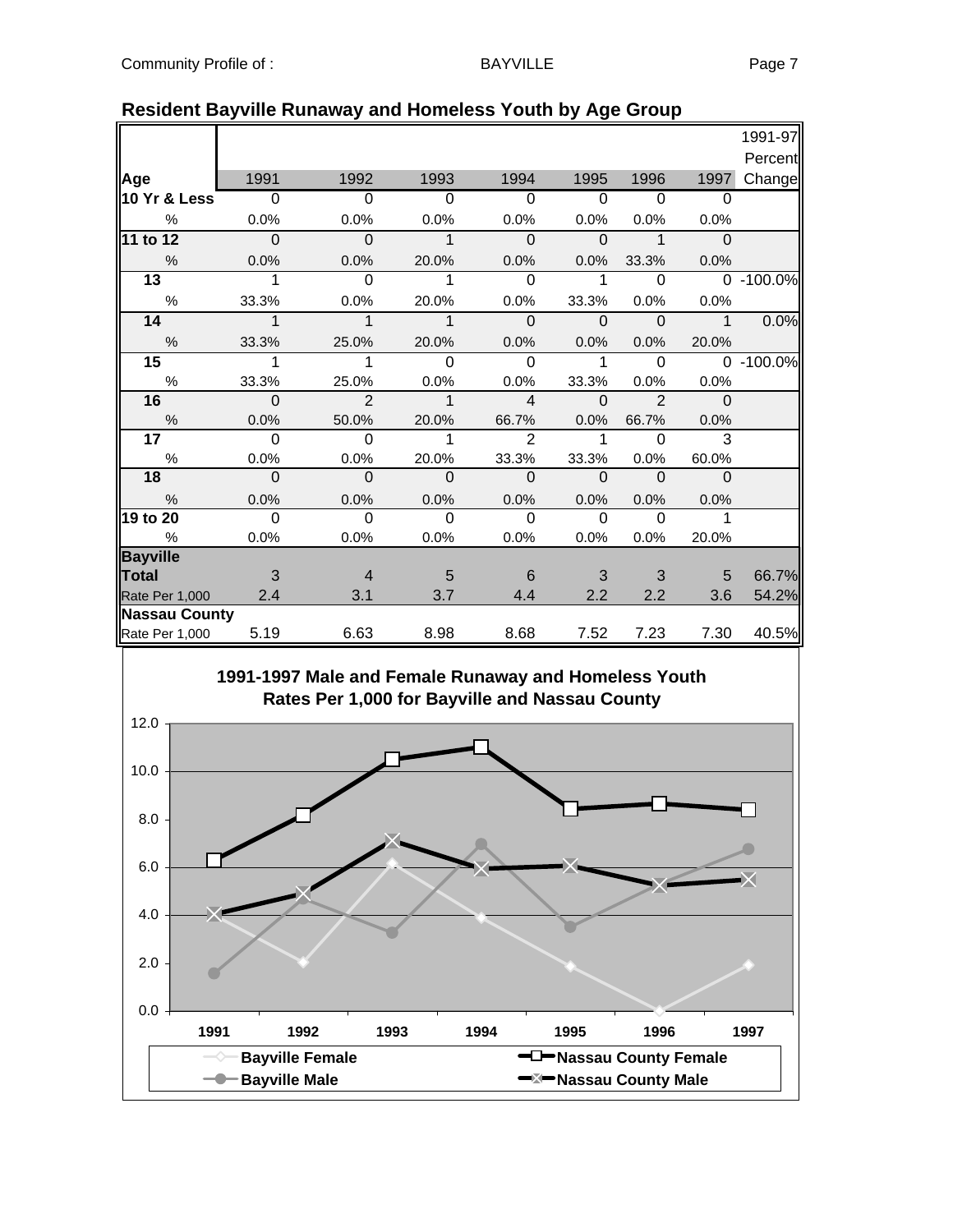Community Profile of : BAYVILLE BAYVILLE

### **PUBLIC SCHOOL ENROLLMENT IN LOCUST VALLEY CSD**

|      | European          | African  |                | Asian    | Native                                                |               |       |
|------|-------------------|----------|----------------|----------|-------------------------------------------------------|---------------|-------|
| Year | American          | American | Latino         | American | American                                              | Total         |       |
|      |                   |          |                |          |                                                       |               |       |
| 1987 | 1,840             | 34       | 44             | 44       | 2                                                     | 1,964         |       |
| 1988 | 1,771             | 28       | 47             | 41       | 1                                                     | 1,888         |       |
| 1989 | 1,671             | 32       | 54             | 48       | $\overline{2}$                                        | 1,807         |       |
| 1990 | 1,682             | 26       | 58             | 35       | 0                                                     | 1,801         |       |
| 1991 | 1,711             | 38       | 65             | 38       | 0                                                     | 1,852         |       |
| 1992 | 1,714             | 43       | 78             | 48       | 1                                                     | 1,884         |       |
| 1993 | 1,748             | 31       | 90             | 48       | 0                                                     | 1,917         |       |
| 1994 | 1,797             | 32       | 85             | 60       | 2                                                     | 1,976         |       |
| 1995 | 1,825             | 33       | 121            | 38       | 1                                                     | 2,018         |       |
| 1996 | 1,861             | 37       | 115            | 56       | 1                                                     | 2,070         |       |
| 1997 | 1,920             | 33       | 94             | 47       | 0                                                     | 2,094         |       |
| 1998 | 1,882             | 24       | 121            | 78       | 1                                                     | 2,106         |       |
| 1999 | 1,908             | 36       | 134            | 43       | 0                                                     | 2,121         |       |
|      |                   |          |                |          | Net Change in School Enrollment Between 1987 and 1999 |               |       |
|      |                   | European | African        |          | Asian                                                 | <b>Native</b> |       |
|      | 1987-99           | American | American       | Latino   | American                                              | American      | Total |
|      | Change in Number  | 68       | $\overline{2}$ | 90       | -1                                                    | $-2$          | 157   |
|      | Change as Percent | 4%       | 6%             | 205%     | $-2%$                                                 | $-100%$       | 8%    |





\* The 1993-1999 changes for Native Americans have been excluded from this chart because there were fewer than 10 enrolled in 1993. This policy is meant to avoid distorted percent comparisons among groups.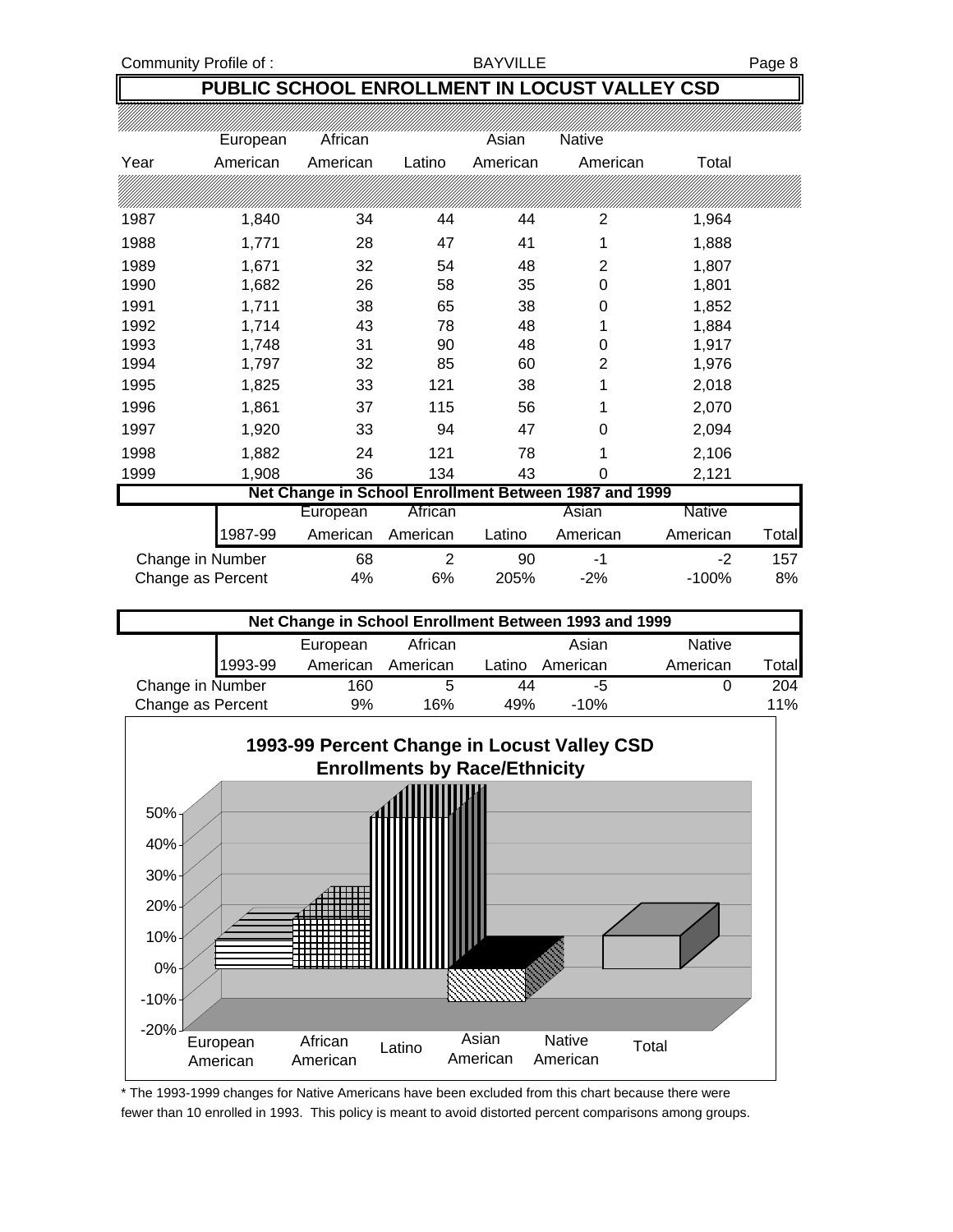#### BAYVILLE

#### **REPORTED LIMITED ENGLISH PROFICIENT ENGLISH LANGUAGE LEARNERS (LEP/ELLs) IN LOCUST VALLEY CSD\***

|                         | Reported Number and Percent of LEP/ELL Students in Locust Valley CSD,         |       |                         |               |                         |                         |                   |  |  |
|-------------------------|-------------------------------------------------------------------------------|-------|-------------------------|---------------|-------------------------|-------------------------|-------------------|--|--|
|                         | <b>Oyster Bay and Nassau County</b>                                           |       |                         |               |                         |                         |                   |  |  |
|                         | <b>Town of Oyster Bay</b><br><b>Locust Valley CSD</b><br><b>Nassau County</b> |       |                         |               |                         |                         |                   |  |  |
| Year                    | <b>Number</b>                                                                 |       | <b>Percent of</b>       | <b>Number</b> | <b>Percent of</b>       | <b>Number</b>           | <b>Percent of</b> |  |  |
|                         |                                                                               |       | <b>Total Enrollment</b> |               | <b>Total Enrollment</b> | <b>Total Enrollment</b> |                   |  |  |
| 1992                    |                                                                               | 66    | 3.5%                    | 837           | 2.2%                    | 6,044                   | 3.5%              |  |  |
| 1993                    |                                                                               | 68    | 3.5%                    | 873           | 2.3%                    | 6,963                   | 4.0%              |  |  |
| 1994                    |                                                                               | 55    | 2.8%                    | 874           | 2.3%                    | 7,492                   | 4.2%              |  |  |
| 1995                    |                                                                               | 68    | 3.4%                    | 879           | 2.3%                    | 7,823                   | 4.3%              |  |  |
| 1996                    |                                                                               | 70    | 3.4%                    | 883           | 2.2%                    | 8,276                   | 4.5%              |  |  |
| 1997                    |                                                                               | 68    | 3.2%                    | 1,009         | 2.5%                    | 9.219                   | 4.9%              |  |  |
| 1998                    |                                                                               | 68    | 3.2%                    | 1,026         | 2.5%                    | 9,353                   | 4.8%              |  |  |
| 1999                    |                                                                               | 68    | 3.2%                    | 1,125         | 2.7%                    | 10,077                  | 5.1%              |  |  |
| 1999 Total              |                                                                               |       |                         |               |                         |                         |                   |  |  |
| Enrollment              |                                                                               | 2,121 |                         | 42,287        |                         | 195,804                 |                   |  |  |
| 1992 - 1999<br>% Change |                                                                               | 3.0%  |                         | 34.5%         |                         | 66.7%                   |                   |  |  |

\* In the 1998-1999 school year, there were 77 different languages spoken by students enrolled in Nassau County public schools.



\*\* The annual number of reported LEP/ELLs enrollment is based upon the number of Limited English Proficient English Language Learners in the local district as reported on the State Education Department/ The University of the State of New York, Commissioners Regulations Part 154 Application.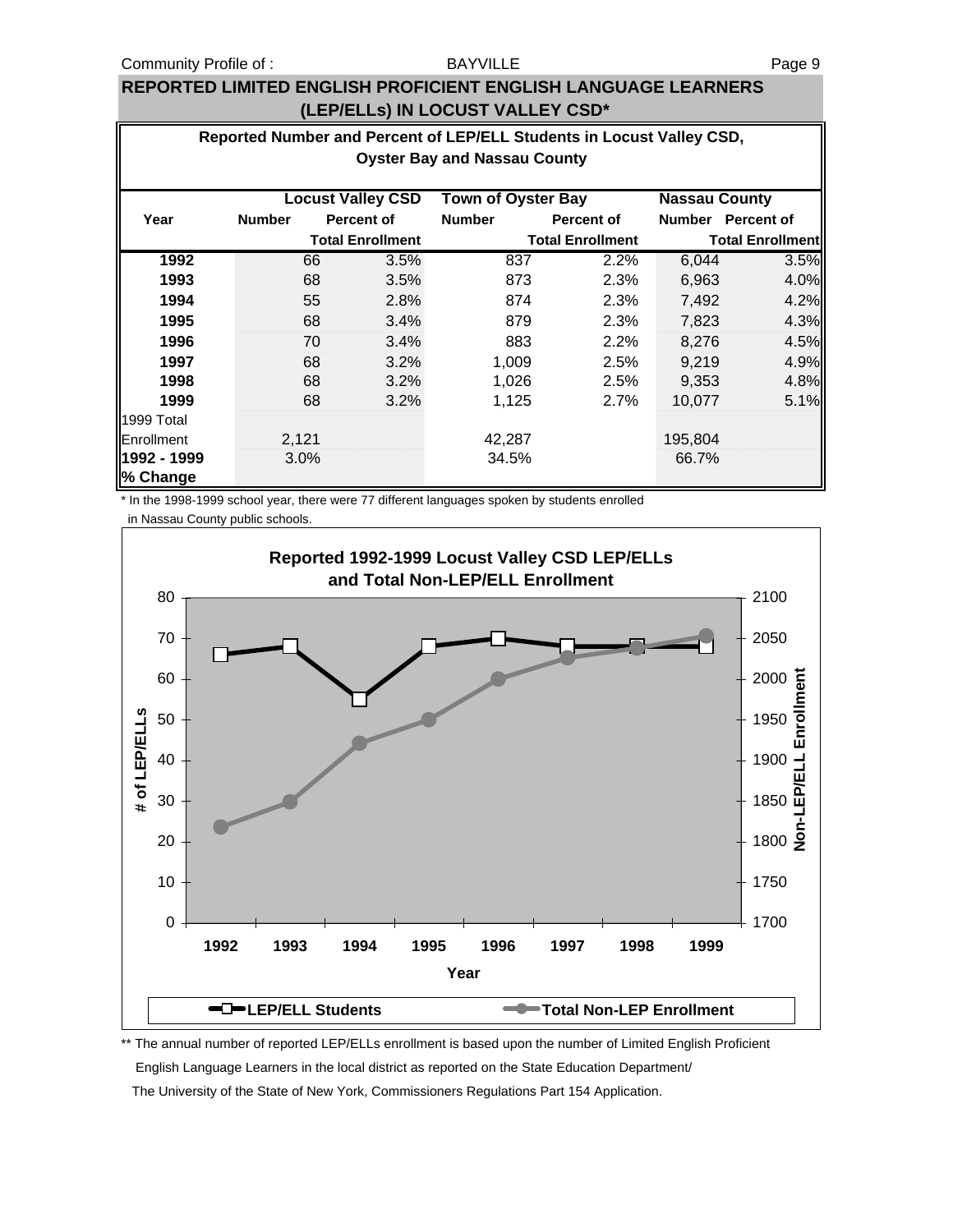Community Profile of : BAYVILLE Page 10

**Dropouts in Locust Valley CSD, Town of Oyster Bay, and Nassau County**

|      |                |                       |          |                  | DROPOUT NUMBERS & PERCENTS OF HIGH SCHOOL ENROLLMENT* |               |
|------|----------------|-----------------------|----------|------------------|-------------------------------------------------------|---------------|
| Year |                | District-# District-% | Town-#** | $\frac{9}{6}$ ** | County-#                                              | $\frac{9}{6}$ |
|      |                |                       |          |                  |                                                       |               |
| 1987 | 1              | 0.1                   | 260      | 1.8              | 1284                                                  | 2.0           |
| 1988 | 9              | 1.3                   | 267      | 2.1              | 1177                                                  | 2.0           |
| 1989 | 8              | 1.4                   | 160      | 1.3              | 932                                                   | 1.7           |
| 1990 | 4              | 0.7                   | 114      | 1.0              | 759                                                   | 1.4           |
| 1991 | 1              | 0.2                   | 71       | 0.6              | 613                                                   | 1.2           |
| 1992 | 2              | 0.4                   | 81       | 0.7              | 654                                                   | 1.2           |
| 1993 | 11             | 1.9                   | 69       | 0.6              | 630                                                   | 1.2           |
| 1994 | 1              | 0.2                   | 52       | 0.5              | 724                                                   | 1.4           |
| 1995 | 9              | 1.6                   | 67       | 0.6              | 531                                                   | 1.0           |
| 1996 | $\overline{2}$ | 0.4                   | 80       | 0.7              | 477                                                   | 0.9           |
| 1997 | 7              | 1.3                   | 58       | 0.5              | 479                                                   | 0.9           |
| 1998 | 8              | 1.4                   | 85       | 0.8              | 489                                                   | 0.9           |

\*Dropout Rate = Dropouts divided by 9-12 grade enrollment including ungraded secondary enrollment. A dropout

is defined as any pupil who left school prior to graduation & did not enter another school or program leading to a GED.



\*\*Town data based on a weighted average of communities which are fully or partially located within town boundaries.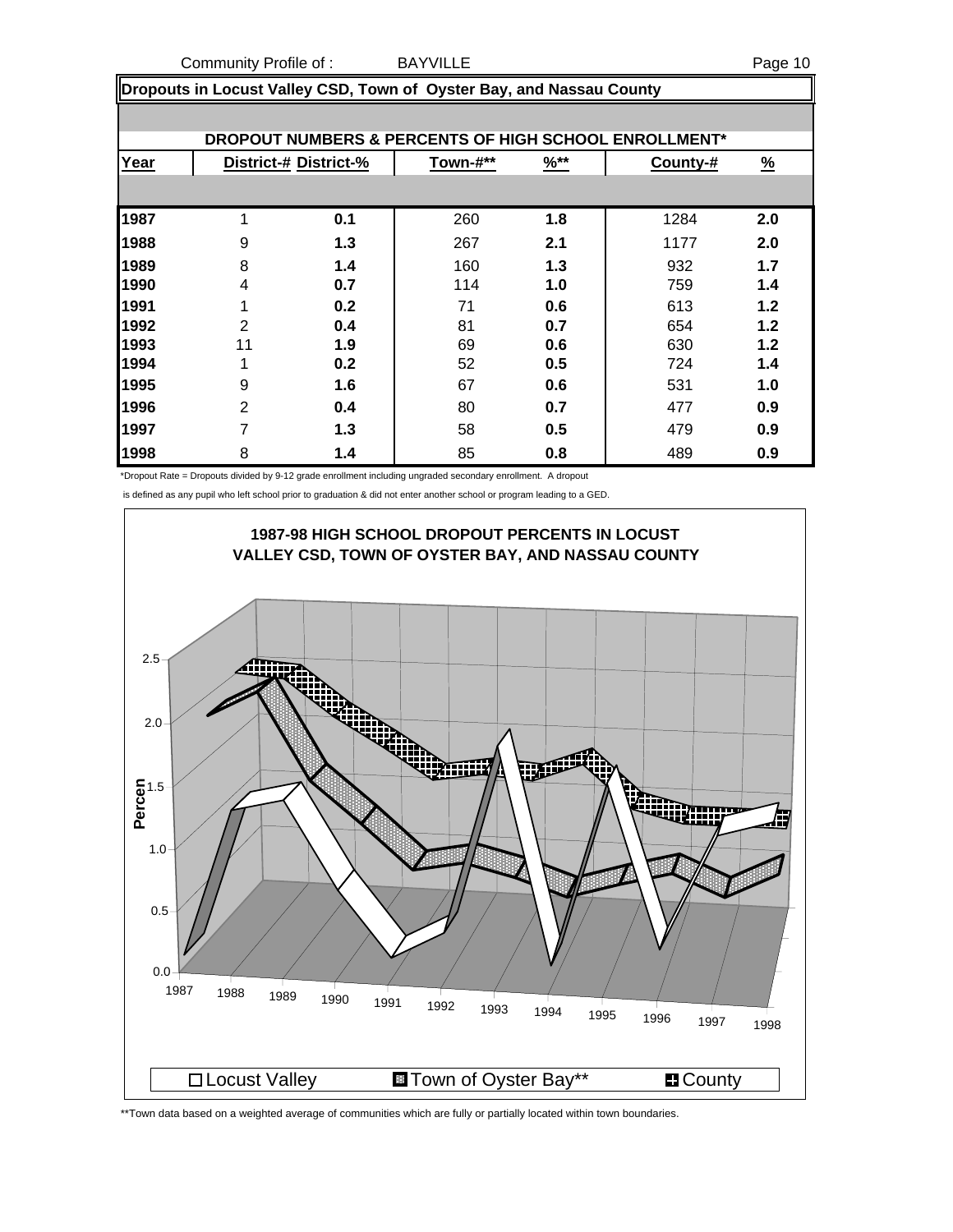| 1982-97 Total Births and Fertility Rates For Bayville 11709<br>Nassau County and New York State* |                 |           |                                  |           |                       |           |
|--------------------------------------------------------------------------------------------------|-----------------|-----------|----------------------------------|-----------|-----------------------|-----------|
|                                                                                                  | <b>Bayville</b> |           | <b>Nassau County</b>             |           | <b>New York State</b> |           |
|                                                                                                  |                 | Fertility |                                  | Fertility |                       | Fertility |
| Year                                                                                             | Births**        | Rate      | <b>Births</b>                    | Rate      | <b>Births</b>         | Rate      |
| 1982                                                                                             | 86              | 45.3      | 14,342                           | 49.0      | 246,889               | 59.6      |
| 1983                                                                                             | 87              | 46.9      | 14,541                           | 49.8      | 248,222               | 59.6      |
| 1984                                                                                             | 85              | 46.6      | 14,758                           | 50.6      | 250,436               | 59.9      |
| 1985                                                                                             | 85              | 47.3      | 15,247                           | 52.3      | 258,826               | 61.6      |
| 1986                                                                                             | 88              | 49.6      | 15,567                           | 53.5      | 263,045               | 62.3      |
| 1987                                                                                             | 93              | 53.5      | 16,504                           | 56.8      | 271,355               | 64.0      |
| 1988                                                                                             | 90              | 52.5      | 17,072                           | 58.8      | 279,976               | 65.8      |
| 1989                                                                                             | 94              | 55.6      | 17,700                           | 61.1      | 290,528               | 67.9      |
| 1990                                                                                             | 94              | 56.6      | 18,180                           | 62.8      | 297,468               | 69.3      |
| 1991                                                                                             | 97              | 58.5      | 17,864                           | 62.2      | 292,523               | 68.1      |
| 1992                                                                                             | 103             | 63.1      | 18,065                           | 63.3      | 287,531               | 67.2      |
| 1993                                                                                             | 99              | 60.8      | 17,931                           | 63.2      | 282,377               | 66.3      |
| 1994                                                                                             | 95              | 60.4      | 17,903                           | 64.6      | 277,945               | 65.6      |
| 1995                                                                                             | 91              | 59.5      | 18,084                           | 66.0      | 271,042               | 64.3      |
| 1996                                                                                             | 93              | 61.3      | 17,722                           | 63.8      | 263,611               | 63.0      |
| 1997                                                                                             | 93              | 62.0      | 17,100                           | 62.0      | 256,976               | 61.8      |
|                                                                                                  |                 |           | 1082 - 1007 Rawille Total Rirthe |           |                       |           |



Fertility rate based on live births per 1,000 female population 15-44. Data for 1990-97 reflect zip code boundaries. Data for prior years reflect the local community as comprised by census tracts. \*\* The number of births to mothers in the Bayville area is a three year "running" average for all years.

Source: Nassau County & New York State Departments of Health.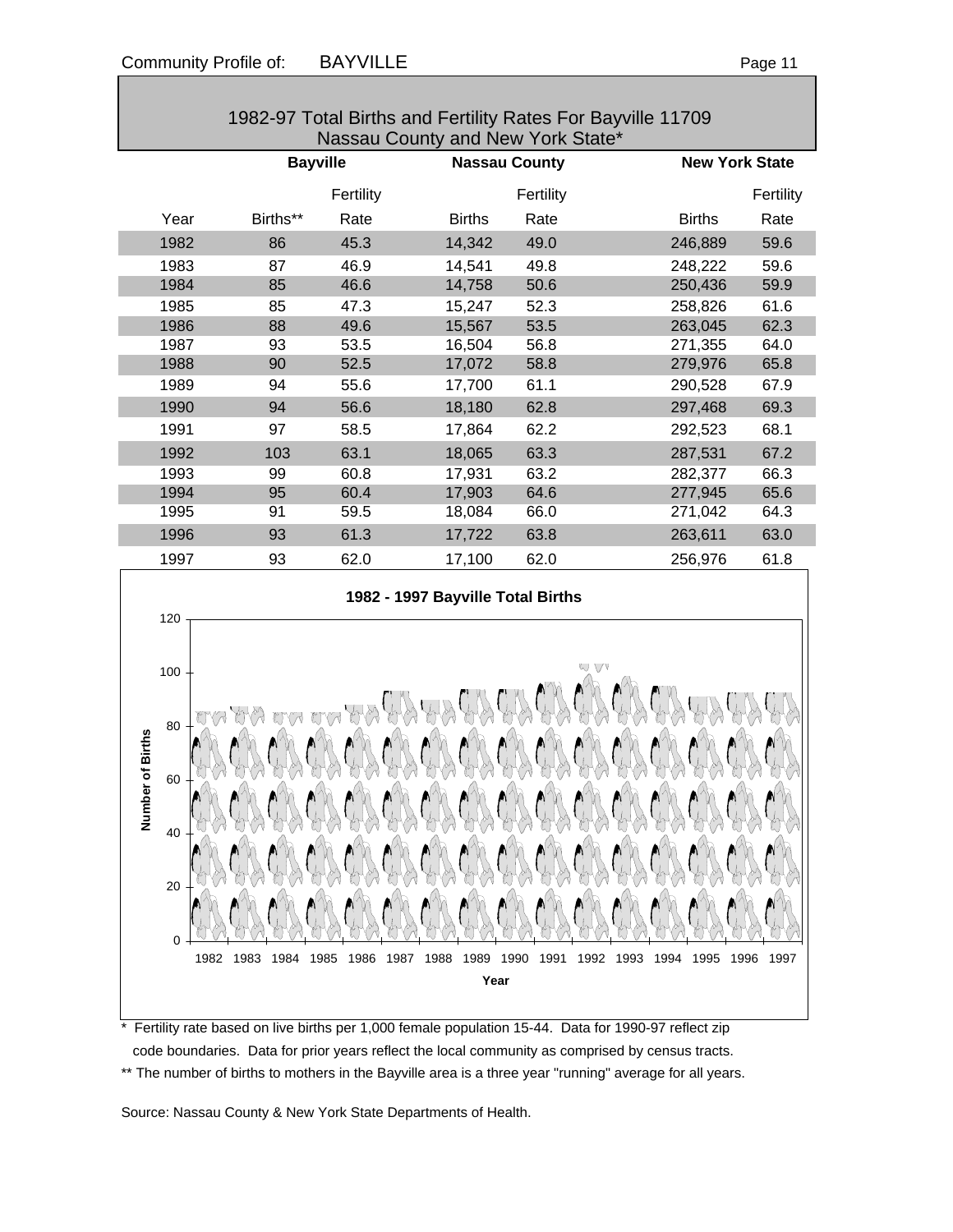| 1984-97 Births To Teen Mothers and Fertility Rates |                                                         |           |                      |           |                       |           |  |  |
|----------------------------------------------------|---------------------------------------------------------|-----------|----------------------|-----------|-----------------------|-----------|--|--|
|                                                    | For Bayville 11709*, Nassau County and New York State** |           |                      |           |                       |           |  |  |
|                                                    | <b>Bayville</b>                                         |           | <b>Nassau County</b> |           | <b>New York State</b> |           |  |  |
|                                                    | Teen                                                    | Fertility | Teen                 | Fertility | Teen                  | Fertility |  |  |
| Year                                               | Births***                                               | Rate      | <b>Births</b>        | Rate      | <b>Births</b>         | Rate      |  |  |
| 1984                                               |                                                         | 4.8       | 668                  | 12.2      | 25,658                | 35.7      |  |  |
| 1985                                               |                                                         | 5.0       | 711                  | 13.4      | 25,470                | 36.4      |  |  |
| 1986                                               |                                                         | 6.9       | 685                  | 13.4      | 25,134                | 37.0      |  |  |
| 1987                                               |                                                         | 5.4       | 677                  | 13.8      | 25,080                | 38.0      |  |  |
| 1988                                               |                                                         | 5.6       | 663                  | 14.1      | 25,861                | 40.3      |  |  |
| 1989                                               | 0                                                       | 1.9       | 679                  | 15.0      | 26,593                | 42.7      |  |  |
| 1990                                               | 0                                                       | 2.0       | 674                  | 15.6      | 26,553                | 44.0      |  |  |
| 1991                                               |                                                         | 5.5       | 672                  | 16.0      | 26,216                | 44.1      |  |  |
| 1992                                               |                                                         | 3.6       | 629                  | 15.1      | 25,330                | 43.4      |  |  |
| 1993                                               |                                                         | 3.0       | 700                  | 18.4      | 25,515                | 44.3      |  |  |
| 1994                                               | $\overline{0}$                                          | 1.1       | 682                  | 18.2      | 25,852                | 45.3      |  |  |
| 1995                                               | 0                                                       | 2.5       | 668                  | 18.0      | 24,805                | 43.6      |  |  |
| 1996                                               |                                                         | 4.2       | 637                  | 15.8      | 23,864                | 41.8      |  |  |
| 1997                                               |                                                         | 4.4       | 561                  | 13.9      | 22,185                | 38.5      |  |  |

\*\*\* In some of the years above, a teen fertility rate is greater than 0 when teen births are 0. This is possible because teen births are presented as a 3 year average and the actual teen birth number is between 0 and .5



\* The number of birth to teen mothers in the Bayville area is a three year "running" average for all years.

\*\* Fertility rate based on live births per 1,000 female population 15-19. Data for 1990-97 reflect zip code boundaries. Data for prior years reflect the local community as comprised by census tracts.